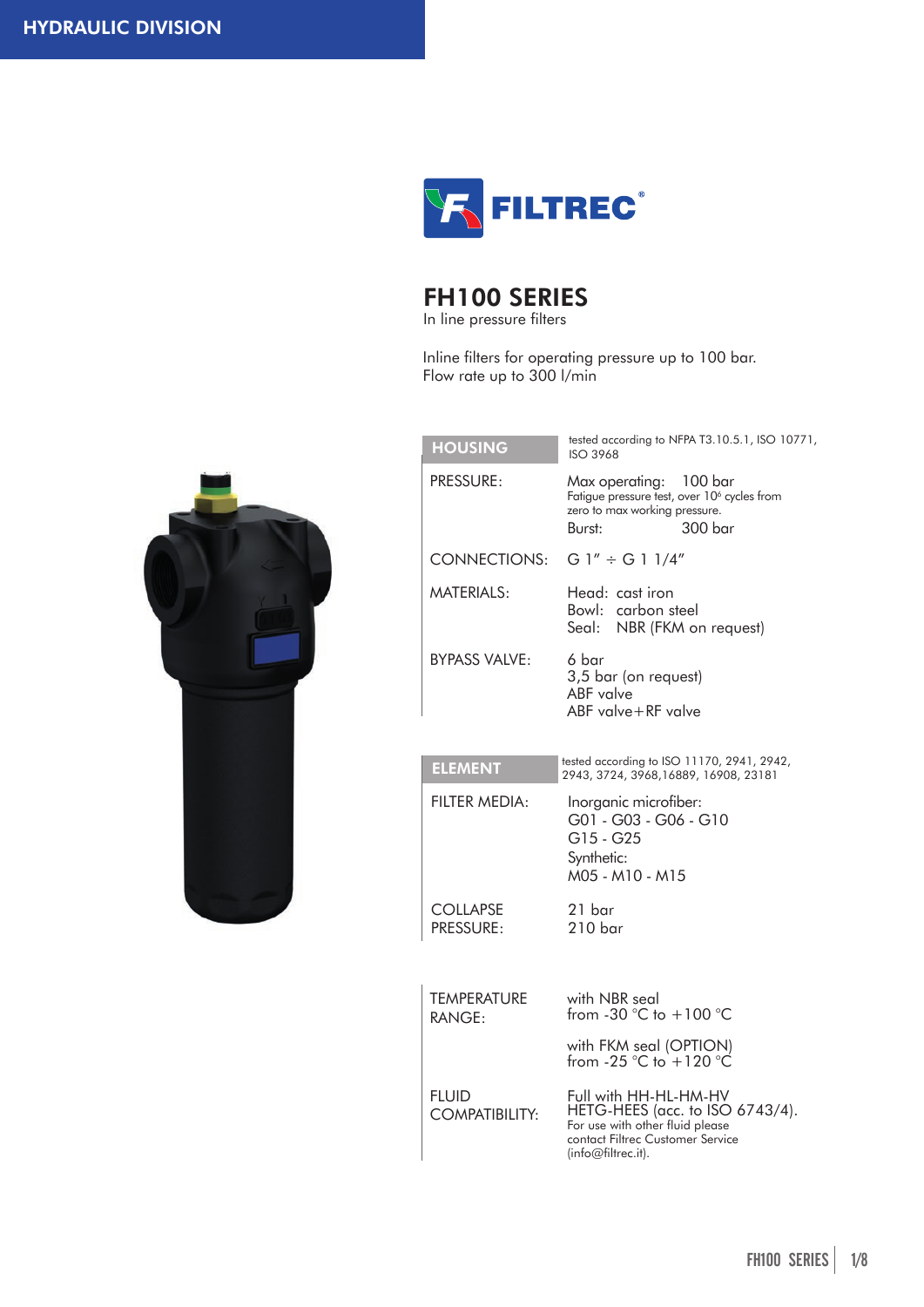

## OVERALL DIMENSIONS

FH100-D1-3x





## NOMINAL SIZE

| <b>MODEL</b> |            | Β1 | B <sub>2</sub> | B3 |    |        | H1. | H <sub>2</sub> |     |     | WEIGHT |
|--------------|------------|----|----------------|----|----|--------|-----|----------------|-----|-----|--------|
| FH100-D136   | G1''       | 39 | 56             | 56 | 80 | M10X15 | 298 |                | 116 | 120 | 5,5 Kg |
| FH100-D137   | G 1 $1/4"$ |    |                |    |    |        | 368 |                |     |     | 5,9 Kg |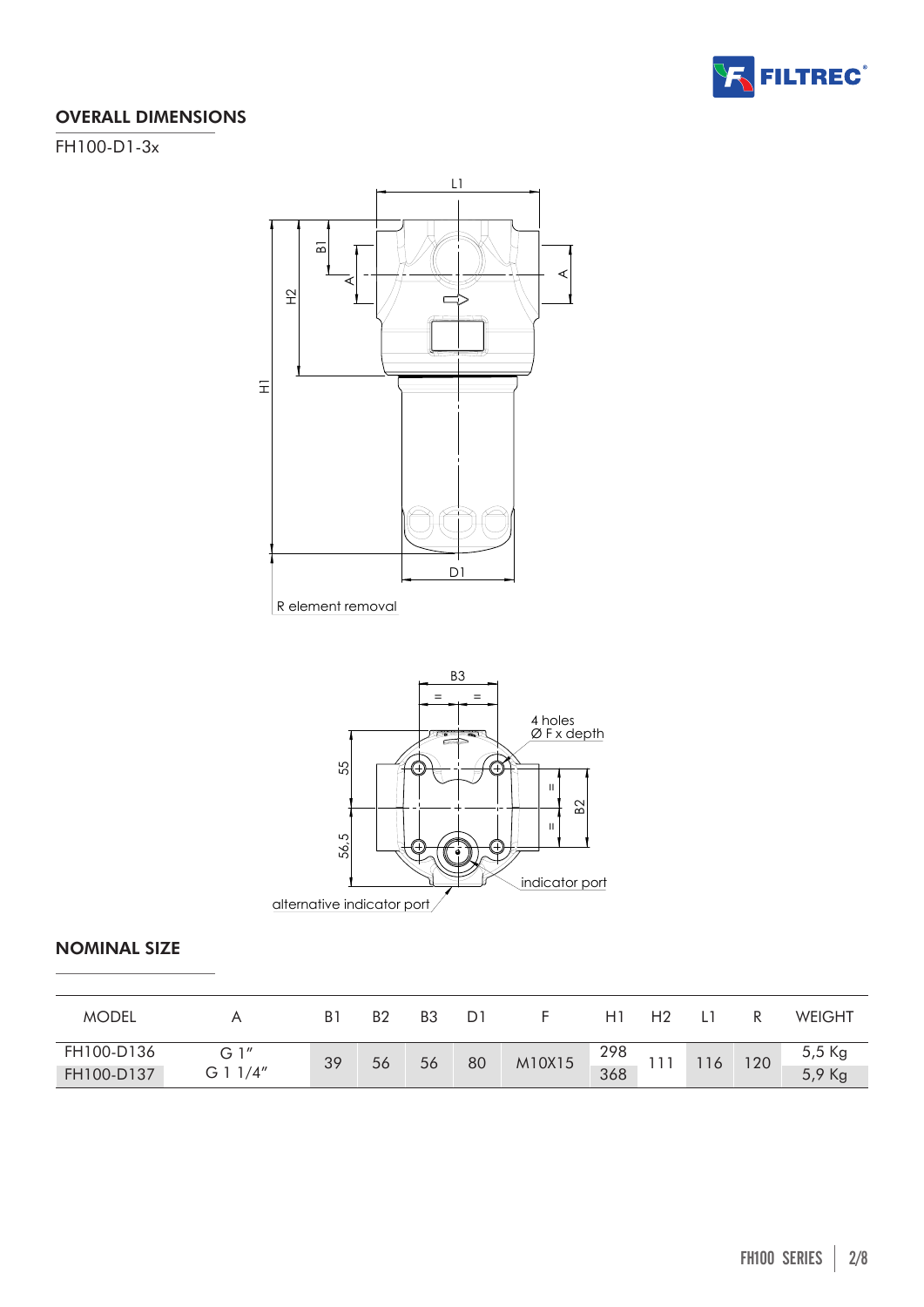

## ORDERING INFORMATION

|                                                                                                            | 1.                                                                                      | 2.             | 3. | 4.        | 5.                   | 6.           | 7.                                                                                | 8.          | 9.        | 10. | 11.        | 12.          | 13.         |
|------------------------------------------------------------------------------------------------------------|-----------------------------------------------------------------------------------------|----------------|----|-----------|----------------------|--------------|-----------------------------------------------------------------------------------|-------------|-----------|-----|------------|--------------|-------------|
|                                                                                                            | <b>FH100</b>                                                                            | D <sub>1</sub> | 36 | G10       | $\mathbf{A}$         | $\, {\bf B}$ | <b>B5</b>                                                                         | $\mathbf D$ | $\pmb{0}$ | W   | <b>E05</b> | $\mathsf{S}$ | $\mathbf 0$ |
|                                                                                                            | SPARE ELEMENT                                                                           | D <sub>1</sub> | 36 | G10       | $\overline{A}$       |              |                                                                                   |             |           |     |            |              |             |
|                                                                                                            |                                                                                         |                |    |           |                      |              |                                                                                   |             |           |     |            |              |             |
|                                                                                                            |                                                                                         |                |    |           |                      |              |                                                                                   |             |           |     |            |              |             |
|                                                                                                            | 1. FILTER SERIES                                                                        |                |    |           | FH100                |              |                                                                                   |             |           |     |            |              |             |
|                                                                                                            |                                                                                         |                |    |           |                      |              |                                                                                   |             |           |     |            |              |             |
|                                                                                                            | 2. FILTER ELEMENT SERIES                                                                |                |    |           | D <sub>1</sub>       |              |                                                                                   |             |           |     |            |              |             |
|                                                                                                            |                                                                                         |                |    |           |                      |              |                                                                                   |             |           |     |            |              |             |
|                                                                                                            | 3. FILTER SIZE                                                                          |                |    |           | 36-37                |              |                                                                                   |             |           |     |            |              |             |
|                                                                                                            |                                                                                         |                |    |           |                      |              |                                                                                   |             |           |     |            |              |             |
|                                                                                                            | 4. FILTER MEDIA                                                                         |                |    |           | 000                  | no element   |                                                                                   |             |           |     |            |              |             |
|                                                                                                            | For different media options please check<br>availability with Filtrec Customer Service. |                |    |           | G01                  |              | glassfiber $\beta_{4\mu m(c)} \geq 1.000$                                         |             |           |     |            |              |             |
|                                                                                                            |                                                                                         |                |    |           | G03                  |              | glassfiber $\beta_{5\mu m(c)} \geq 1.000$<br>glassfiber $B_{7\mu m(c)} \ge 1.000$ |             |           |     |            |              |             |
|                                                                                                            |                                                                                         |                |    |           | G06                  |              | glassfiber $\beta_{12\mu m(c)} \ge 1.000$                                         |             |           |     |            |              |             |
|                                                                                                            |                                                                                         |                |    |           | G10<br>G15           |              | glassfiber $\beta_{17\mu m(c)} \geq 1.000$                                        |             |           |     |            |              |             |
|                                                                                                            |                                                                                         |                |    |           | G25                  |              | glassfiber $\beta_{22\mu m(c)} \ge 1.000$                                         |             |           |     |            |              |             |
|                                                                                                            |                                                                                         |                |    |           | M05                  |              | synthetic $\beta_{10\mu m(c)} \ge 1.000$                                          |             |           |     |            |              |             |
|                                                                                                            |                                                                                         |                |    |           | <b>M10</b>           |              | synthetic $\beta_{15\mu m(c)} \ge 1.000$                                          |             |           |     |            |              |             |
|                                                                                                            |                                                                                         |                |    |           | M15                  |              | synthetic $\beta_{20\mu m(c)} \ge 1.000$                                          |             |           |     |            |              |             |
|                                                                                                            |                                                                                         |                |    |           |                      |              |                                                                                   |             |           |     |            |              |             |
|                                                                                                            | 5. ELEMENT COLLAPSE                                                                     |                |    |           | A                    | 21 bar       |                                                                                   |             |           |     |            |              |             |
|                                                                                                            |                                                                                         |                |    |           | Y                    |              | 21 bar - with ABF / RF valve                                                      |             |           |     |            |              |             |
|                                                                                                            |                                                                                         |                |    |           | $\sf B$              | 210 bar      |                                                                                   |             |           |     |            |              |             |
|                                                                                                            |                                                                                         |                |    |           | $\mathsf X$          |              | 210 bar - with ABF / RF valve                                                     |             |           |     |            |              |             |
|                                                                                                            |                                                                                         |                |    |           |                      |              |                                                                                   |             |           |     |            |              |             |
| 6. SEALS                                                                                                   |                                                                                         |                |    |           | $\mathbf{^{\ast }B}$ | <b>NBR</b>   |                                                                                   |             |           |     |            |              |             |
|                                                                                                            | *omitted for spare element                                                              |                |    |           | $\bigvee$            |              | FKM (option)                                                                      |             |           |     |            |              |             |
|                                                                                                            |                                                                                         |                |    |           |                      |              |                                                                                   |             |           |     |            |              |             |
| 7. CONNECTIONS<br>For different thread options please check<br>availability with Filtrec Customer Service. |                                                                                         |                |    | <b>B5</b> | G 1"                 |              |                                                                                   |             |           |     |            |              |             |
|                                                                                                            |                                                                                         |                |    | <b>B6</b> | G 1 1/4"             |              |                                                                                   |             |           |     |            |              |             |
|                                                                                                            | 8. BYPASS VALVE                                                                         |                |    |           | $\overline{0}$       | no by-pass   |                                                                                   |             |           |     |            |              |             |
|                                                                                                            |                                                                                         |                |    |           | D                    | 6 bar        |                                                                                   |             |           |     |            |              |             |
|                                                                                                            |                                                                                         |                |    |           | L                    |              | 3,5 bar (on request)                                                              |             |           |     |            |              |             |
|                                                                                                            |                                                                                         |                |    |           |                      |              |                                                                                   |             |           |     |            |              |             |
|                                                                                                            | 9. ABF VALVE / RF VALVE                                                                 |                |    |           | $\boldsymbol{0}$     | no valve     |                                                                                   |             |           |     |            |              |             |
|                                                                                                            | ABF=anti back flow valve                                                                |                |    |           | C                    | ABF valve    |                                                                                   |             |           |     |            |              |             |
| RF= reverse flow valve                                                                                     |                                                                                         |                |    |           | $\mathsf R$          |              | ABF valve+RF valve                                                                |             |           |     |            |              |             |
|                                                                                                            |                                                                                         |                |    |           |                      |              |                                                                                   |             |           |     |            |              |             |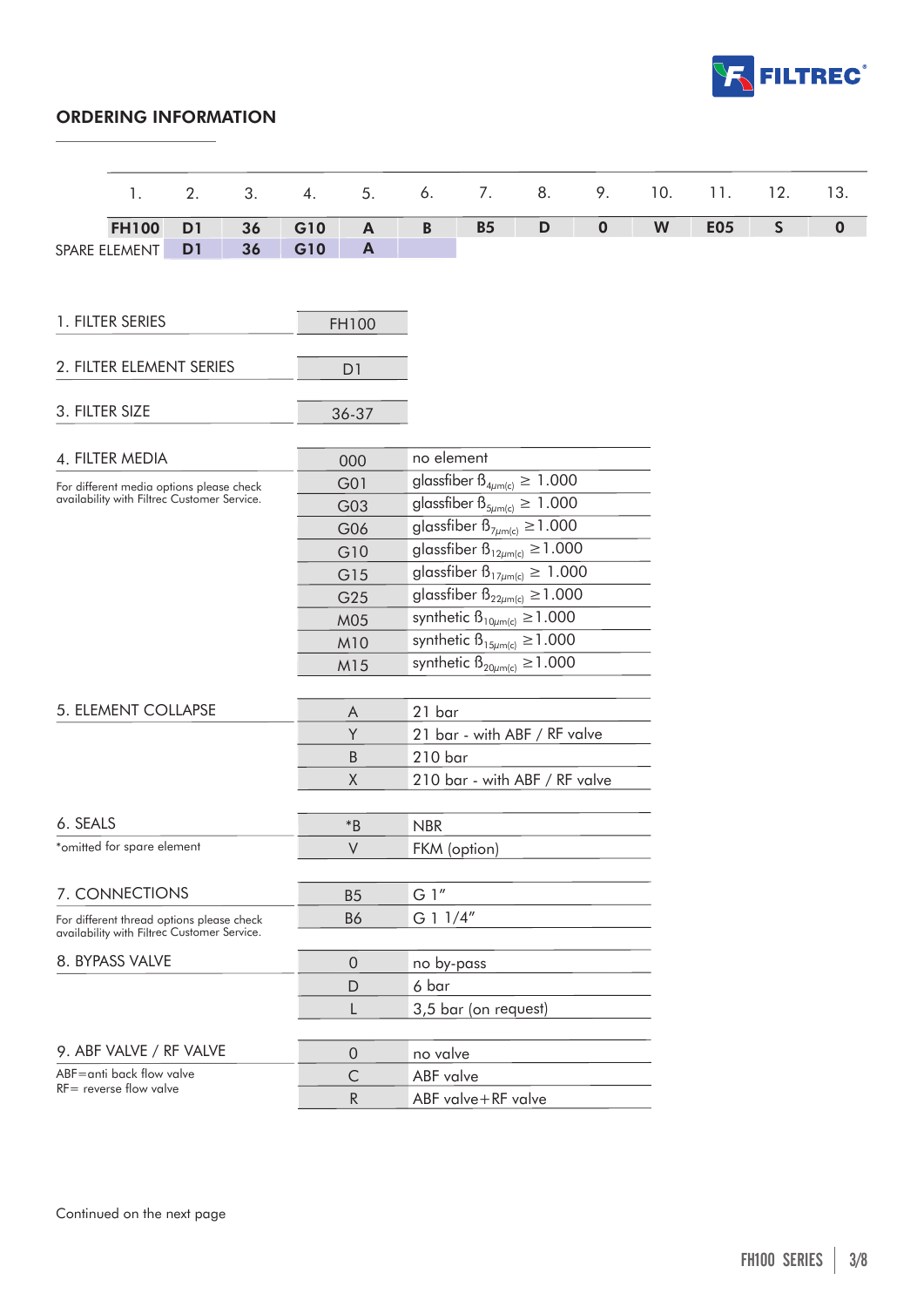

| 10. INDICATOR PORT OPTION                                    | S                | upper differential indicator seat<br>with metallic cap |                                   |
|--------------------------------------------------------------|------------------|--------------------------------------------------------|-----------------------------------|
|                                                              | W                | upper differential indicator seat<br>with plastic cap  |                                   |
| 11. INDICATOR                                                | 000              |                                                        |                                   |
| (F) digit for FKM seal option                                | V02 (VF2)        | no indicator<br>differential visual 2,7 bar            |                                   |
| *LC24=Led connector (see clogging indi-<br>cators catalogue) | $E02$ (EF2)      | differential electrical 2,7 bar                        |                                   |
|                                                              | $EO2L$ (EF2L)    | differential electric $2,7$ bar + *LC24                |                                   |
|                                                              | V05 (VF5)        | differential visual 5 bar                              |                                   |
|                                                              | $E05$ (EF5)      | differential electrical 5 bar                          |                                   |
|                                                              | $EO5L$ (EF5L)    | differential electric 5 bar + *LC24                    |                                   |
|                                                              | <b>V08 (VF8)</b> | differential visual 8 bar                              |                                   |
|                                                              | $E08$ (EF8)      | differential electrical 8 bar                          | recommended for no by-pass option |
|                                                              | EO8L (EF8L)      | differential electric 8 bar + *LC24                    |                                   |
|                                                              |                  |                                                        |                                   |
| 12. CORROSION PROTECTION                                     | S.               | standard                                               |                                   |
|                                                              |                  |                                                        |                                   |
| 13. OPTION                                                   | 0                | standard                                               |                                   |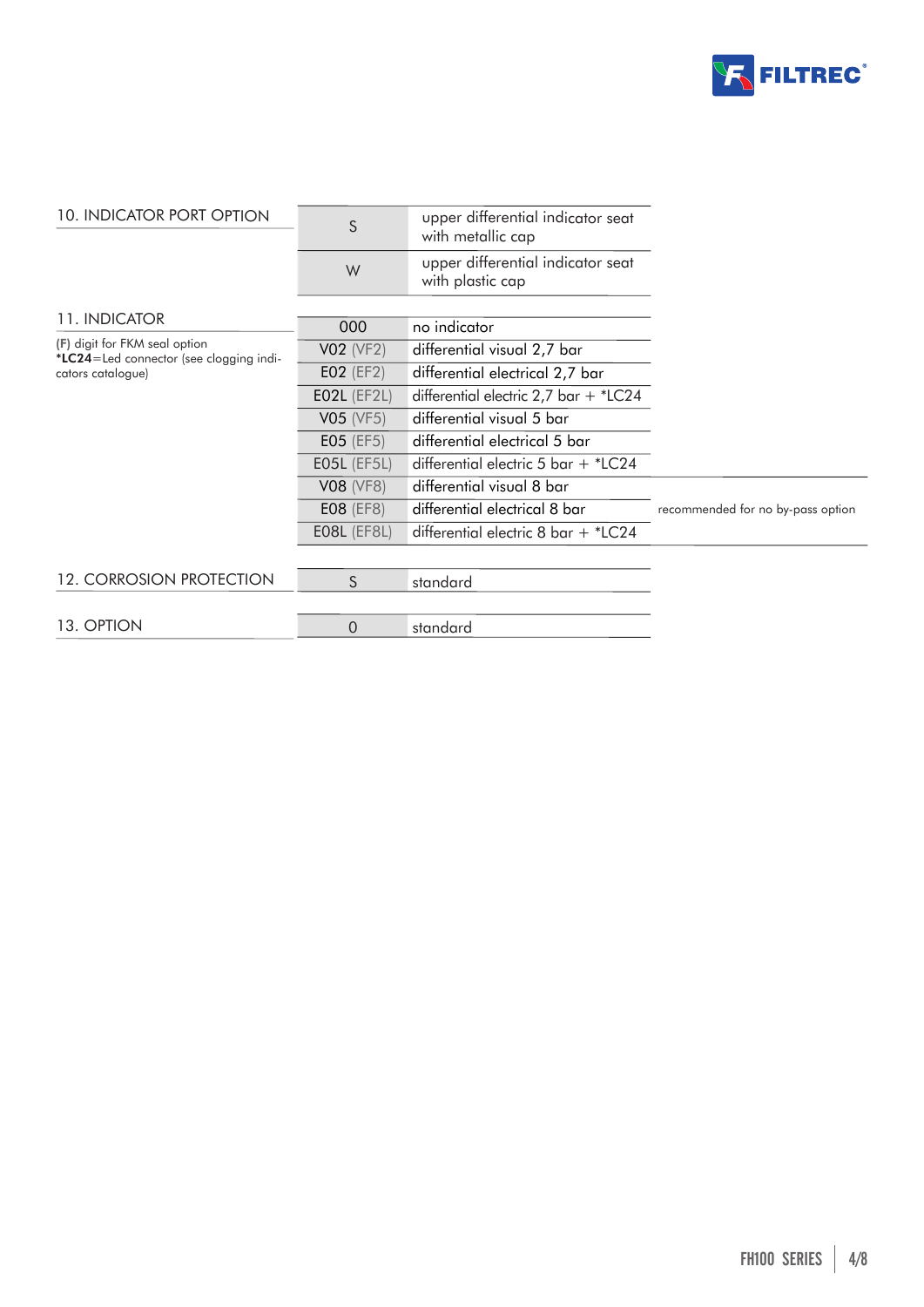

## VALVES OPTION



## PRESSURE DROP (∆p) INFORMATION FOR FILTER SIZING

The total Delta P through a filter assembly is given from Housing ∆p + Element ∆p.

 N.B. All the reported data have been obtained at our laboratory, according to specification ISO3968 with This ideally should not exceed 1,0 bar and should never exceed 1/3 of the set value of the by-pass valve. mineral oil having 32 cSt viscosity and density 0,875 Kg/dm3.

### HOUSING PRESSURE DROP

The housing ∆p is given by the curve of the considered model and port, in correspondence of the flow rate value.



#### FH100 D1-3x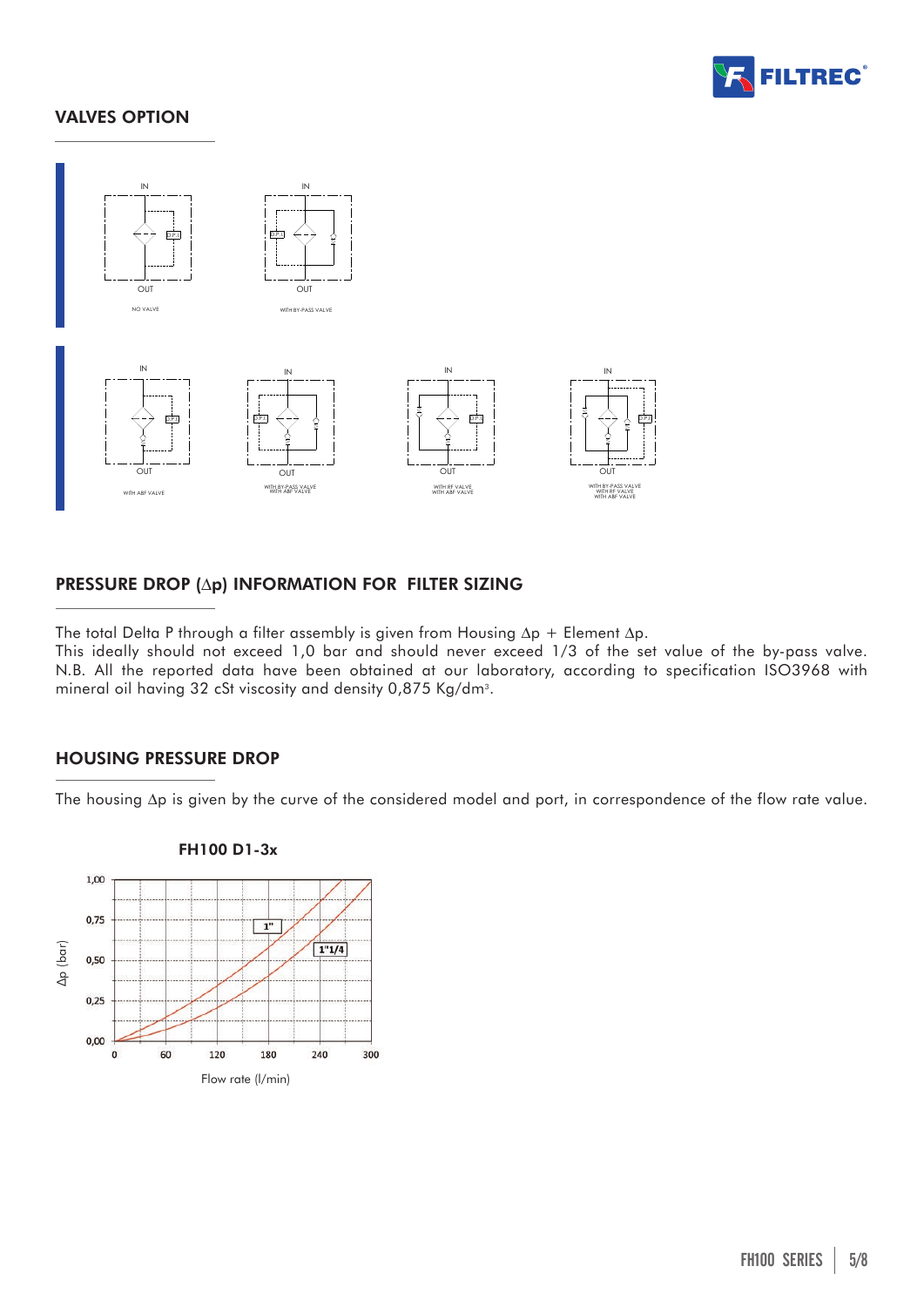

## ELEMENT PRESSURE DROP (filter elements 21 bar collapse)

The element ∆p (bar) is given by the flow rate (l/min) multiplied by the factor in the table here below corresponding to the selected media and divided by 1000.

If the oil has a viscosity Vx different than 32 cSt a corrective factor Vx/32 must be applied. Example: 90 l/min with D136G10A and oil viscosity 46 cSt:  $(90 \times 3,71)/1000 \times (46/32) = 0,48$  bar

| G <sub>0</sub> 1 | G03 | <b>G06</b> | G10 | G15                                                       | G25 | <b>M05</b> | <b>M10</b> | <b>M15</b> |
|------------------|-----|------------|-----|-----------------------------------------------------------|-----|------------|------------|------------|
|                  |     |            |     | <b>D136</b> 13,19 9,23 6,06 3,71 2,53 2,39 2,59 1,97 1,32 |     |            |            |            |
|                  |     |            |     | <b>D137</b> 9,63 6,74 4,43 2,71 1,85 1,75 1,89 1,44 0,96  |     |            |            |            |

#### EXAMPLE OF TOTAL ∆p CALCULATION

FH100D136G10ABB5D0WE05S0 with 90 l/min and oil 46 cSt:

Housing ∆p 0,25 bar + element ∆p 0,48 bar: (90 x 3,71)/1000 x (46/32) = total assembly ∆p 0,73 bar

#### ELEMENT PRESSURE DROP (filter elements 210 bar collapse)

The element ∆p (bar) is given by the flow rate (l/min) multiplied by the factor in the table here below corresponding to the selected media and divided by 1000.

If the oil has a viscosity Vx different than 32 cSt a corrective factor Vx/32 must be applied.

| Example: 90 I/min with D136G10B and oil viscosity 46 cSt: $(90 \times 4,72)/1000 \times (46/32) = 0,61$ bar |  |  |  |
|-------------------------------------------------------------------------------------------------------------|--|--|--|
|-------------------------------------------------------------------------------------------------------------|--|--|--|

|      | <b>G01</b> | G03   | G06  | G10  | G15  | G25  |
|------|------------|-------|------|------|------|------|
| D136 | 16,90      | 11,83 | 7,92 | 4,72 | 3,34 | 2,84 |
| D137 | 12,35      | 8,64  | 5,79 | 3,45 | 2,44 | 2,07 |

#### EXAMPLE OF TOTAL ∆p CALCULATION

FH100D136G10BBB5D0WE05S0 with 90 l/min and oil 46 cSt:

Housing ∆p 0,25 bar + element ∆p 0,61 bar: (90 x 4,72)/1000 x (46/32) = total assembly ∆p 0,86 bar

#### BYPASS VALVE PRESSURE DROP

The bypass valve ∆p is given by the curve of the considered model and setting, in correspondence of the flow rate value.



#### FH100 D13x

N.B. All the reported data have been obtained at our laboratory, according to specification ISO3968 with mineral oil having 32 cSt viscosity and density 0,875 Kg/dm<sup>3</sup>.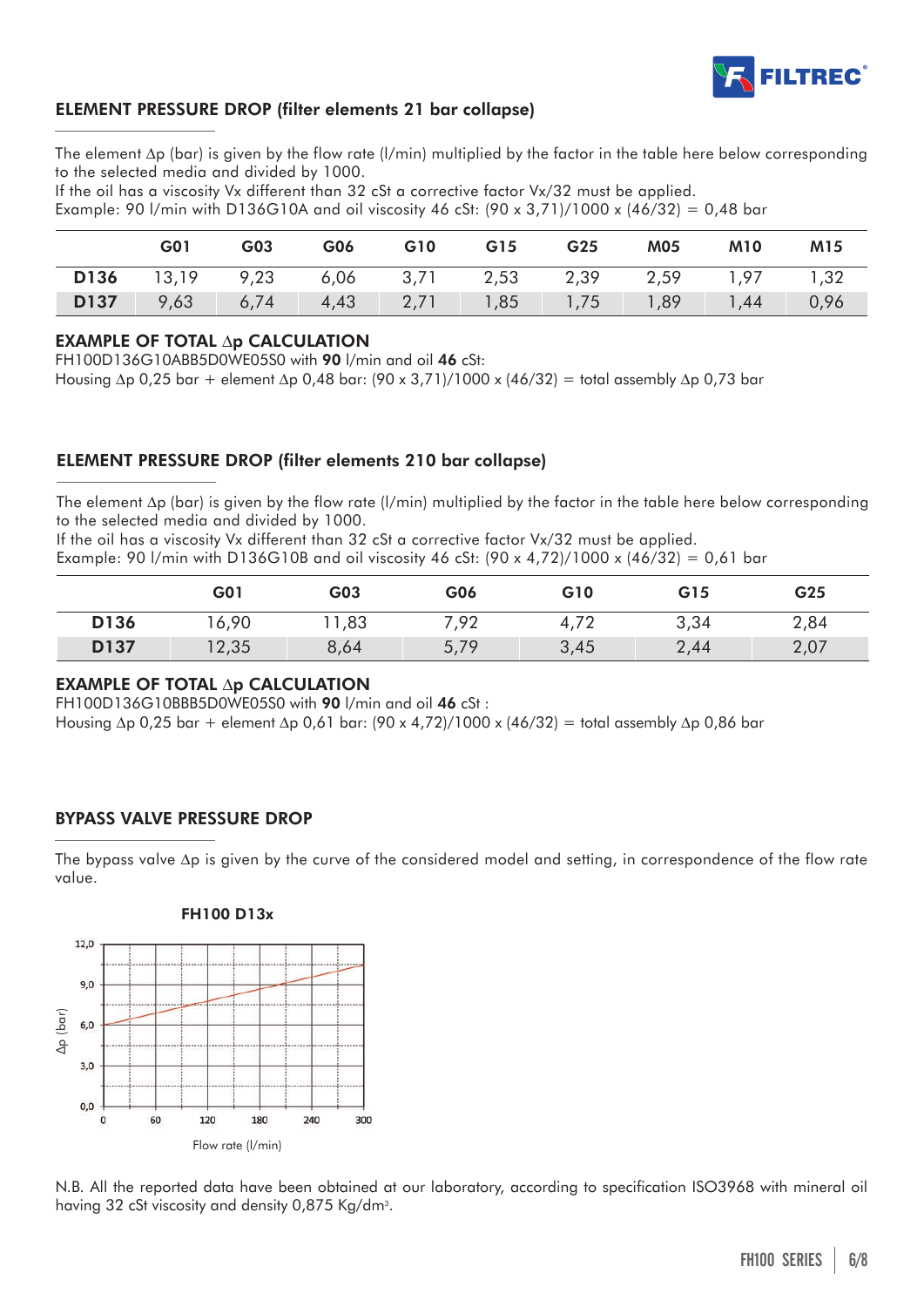



#### INDICATOR TIGHTENING TORQUE

90 Nm

#### SPARE SEAL KIT PART NUMBER

|             | <b>NBR</b>                | <b>FKM</b> |
|-------------|---------------------------|------------|
| FH100 D1-3x | 06.021.00270 06.021.00271 |            |

#### BOWL TIGHTENING TORQUE

screw up filter bowl till end

#### WARNING



### DISPOSAL OF FILTER ELEMENT

 $\bigwedge$  The used filter elements and the filter parts dirty of oil are classified as "Dangerous waste material": they must be disposed according to the local laws by authorized Companies.

#### USER TIPS **INSTALLATION**

- 1. the IN and OUT ports must be connected to the hoses in the correct flow direction (an arrow shows on the filter head (1)
	- 2. the filter housing should be preferably mounted with the bowl (6) downward
	- 3. secure to the frame the filter head (1) using the threaded fixing holes (3)
	- 4. verify that no tension is present on the filter after mounting
	- 5. enough space must be available for filter element replacement
	- 6. the visual clogging indicator must be in a easily viewable position
	- 7. when a electrical indicator is used, make sure that it is properly wired
- $\bigwedge$  8. never run the system with no filter element fitted 9. keep in stock a spare FILTREC filter element for timely replacement when required
	- 10. filter housing should be earthed

#### **OPERATION**

- 1. the filter must work within the operating conditions of pressure, temperature and compatibility given in the first page of this data sheet
	- 2. the filter element must be replaced as soon as the clogging indicator signals at working temperature (in cold start conditions, oil temperature lower than 30°C, a false alarm can be given due to oil viscosity)
	- 3. If no clogging indicator is mounted, replace the element according to the system manufacturer's recommendations

#### MAINTENANCE

- 1. make sure that the system is switched off and there is no residual pressure in the filter
	- 2. unscrew the bowl (6) by turning it anti-clockwise and remove it
	- 3. remove the dirty element (4)
	- 4. fit a new FILTREC element (4), verifying the part number, particularly concerning the micron rating; open its plastic protection on the open end side and insert it onto the spigot in the filter head, then remove completely the plastic protection
	- 5. clean carefully the bowl; check the O-rings (5) conditions and replace if necessary
	- 6. lubricate the bowl's thread (6) and screw it by hand in the filter head (1) by turning it clockwise
	- 7. screw in the bowl to stop
- **8.** the used filter elements cannot be cleaned and re-used